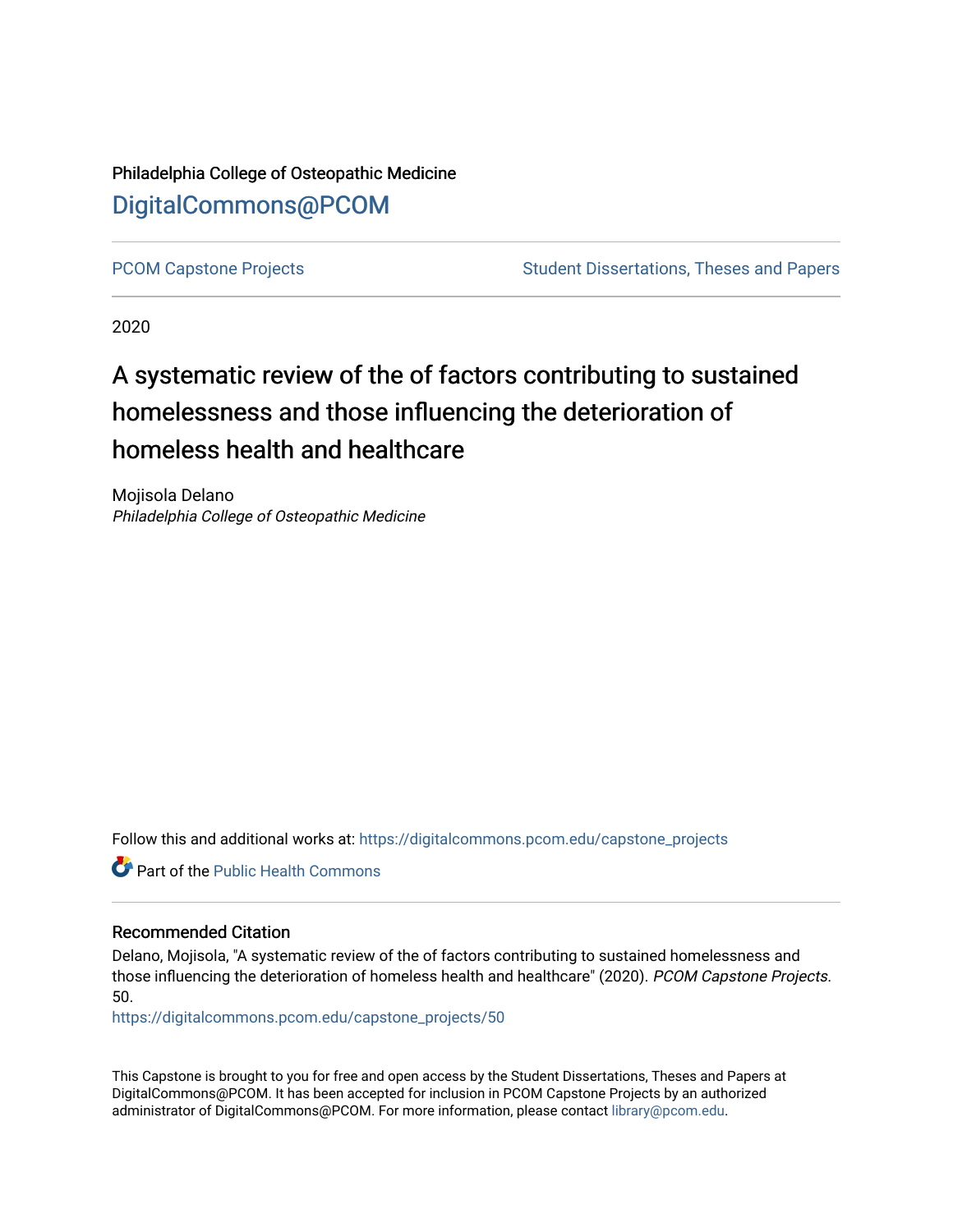Philadelphia College of Osteopathic Medicine Graduate Program in Biomedical Sciences School of Health Sciences

## **A systematic review of the of factors contributing to sustained homelessness and those influencing the deterioration of homeless health and healthcare.**

A Capstone in Public Health by Mojisola Delano Copyright 2020 Mojisola Delano

Submitted in Partial Fulfillment of the Requirements for the Degree of Master of Science in Biomedical Sciences, Public Health Concentration

May 2020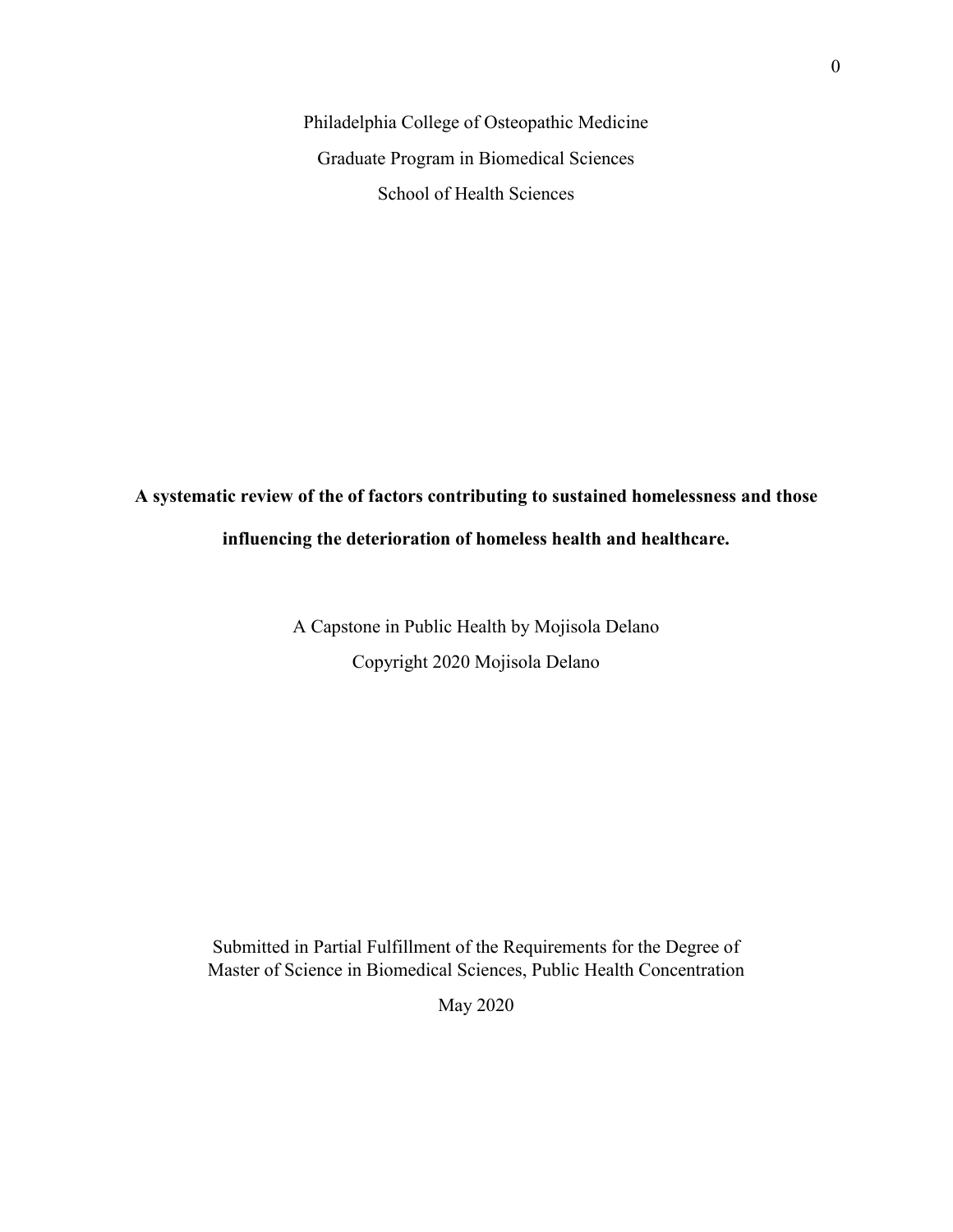## **ABSTRACT**

Homelessness is a perpetual problem occurring in society. With a lack of competency of either government institutions or private establishments to provide the required intervention to provide shelter and aid for the existing homeless population or to prevent further homelessness; the next best objective would be to keep this population healthy, by employing hygiene interventions. However, there is a serve lack in hygiene interventions as well. A few US cities and many counties abroad have begun to research and implement strategies for sanitary intervention in homeless hygiene in hopes that if they are unable to "cure" homelessness, then they can at least keep the homeless healthy.

Maintaining hygienic environments within the homeless population is a significant dilemma that extends beyond just ensuring that the physical hygiene of the individual is adequate, but to comprehending the effect that the environment in which they live, has on their mental and emotional status. Cities such as San Diego have established hand washing stations to lower the risk of spreading Hepatitis A (Hep A) from the use of dirty water or unsterile needles and injection sites. Sidewalk and street cleaning with chlorine infused power washer were also implemented, to assist in hindering the Hep A outbreak. In addition to these multiple hand washing stations, portable toilets and hygiene kits were also supplied in the particularly in the downtown areas which have a higher homeless population. As a result, San Diego achieved great success using their sanitation interventions to effectively combat the immediate health crisis of the Hep A surge. However, there is continued need to address the problem of homelessness in the city. San Francisco is another city that is utilizing mobile showers to give back a sense of dignity to its homeless population and as a first step to mitigate the cycle of homelessness.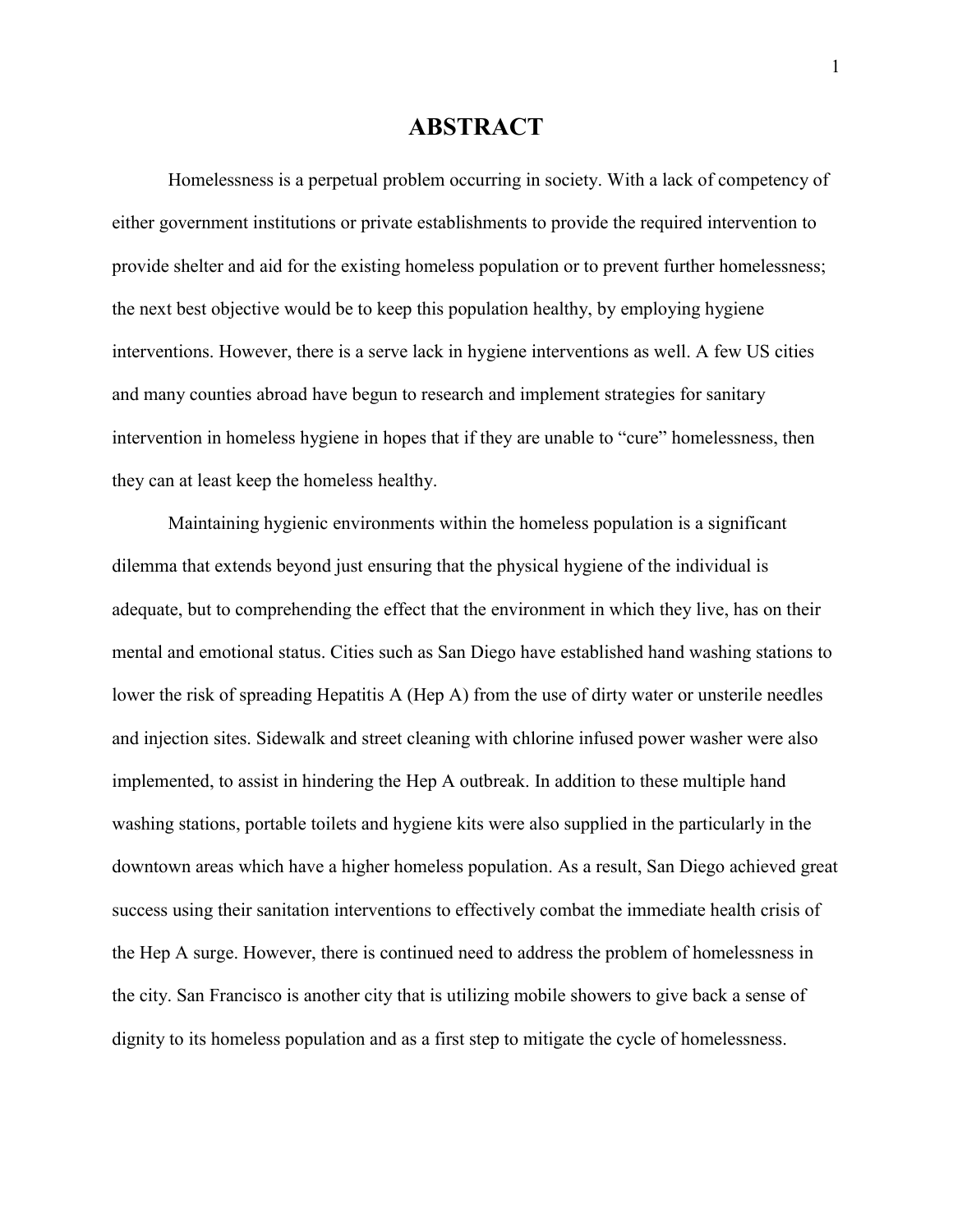This paper is a review of the effectiveness of these interventions to determine whether they can be expanded past the initial and immediate use of quilling outbreaks and providing basic hygiene in homeless population, into a more consistent and sustainable bridge to improving the more intrapersonal components of homeless individuals.

The primary goal of this analysis is to provide an education on the current condition of this crisis and to encourage a discussion on how to better develop interventions for the homeless populations in large urban cities much like Philadelphia. With this information, a theoretical strategy can be outlined for cities with large urban population, where homeless intervention seems to be lacking.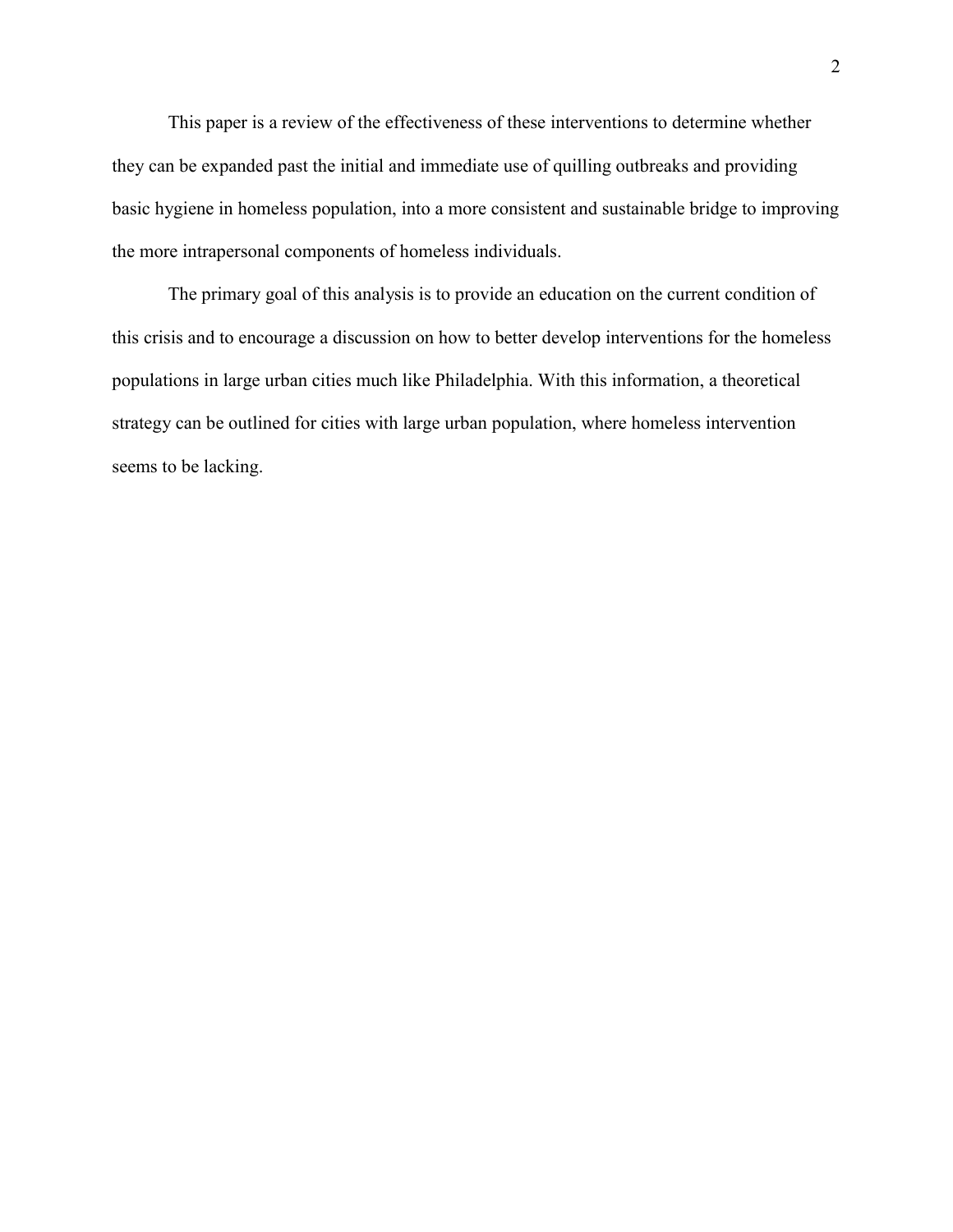## **Background**

The United Nations (U.N.) defines homelessness as "persons living in streets or without any type of shelter that would fall within the scope of living quarters; or persons with no place of usual residence who move frequently between various types of accommodation" (United Nations Department of Economic and social Affairs Statistics Division, 2017). The Homeless HUB of the Canadian Observatory on Homelessness defined it as "the situation of an individual, family or community without stable, safe, permanent, appropriate housing, or the immediate prospect, means and ability of acquiring it. It is the result of systemic or societal barriers, a lack of affordable and appropriate housing, the individual/household's financial, mental, cognitive, behavioral or physical challenges, and/or racism and discrimination" (2019). Both definitions emphasize the lack of safe, sustainable and reliable housing as homelessness. Shelters are regularly thought of as a solution to homelessness, however homeless shelters are highly used by the homeless population and can therefore be at full capacity for longer periods of time causing other people needing shelter to be turned away and services shut down for periods of time. Homeless shelters are not considered stable or permanent housing but are to be used as temporary and crisis housing. Homeless shelters are of great importance in meeting the basic needs of people experiencing homelessness, but only on a short-term basis (Moffa et al., 2019). Major attention to and investment in improving the environmental health conditions and hygienic behavior in homeless shelters, must occur before shelters can be considered a sustainable avenue to protect and promote the health and well-being of people experiencing homelessness. Until this is done, homeless shelters fall out of the race of being possible solutions for the homeless epidemic. If an answer is to be found, it must come from factual narratives and data based on people experiencing homelessness who sleep on the street or in open spaces.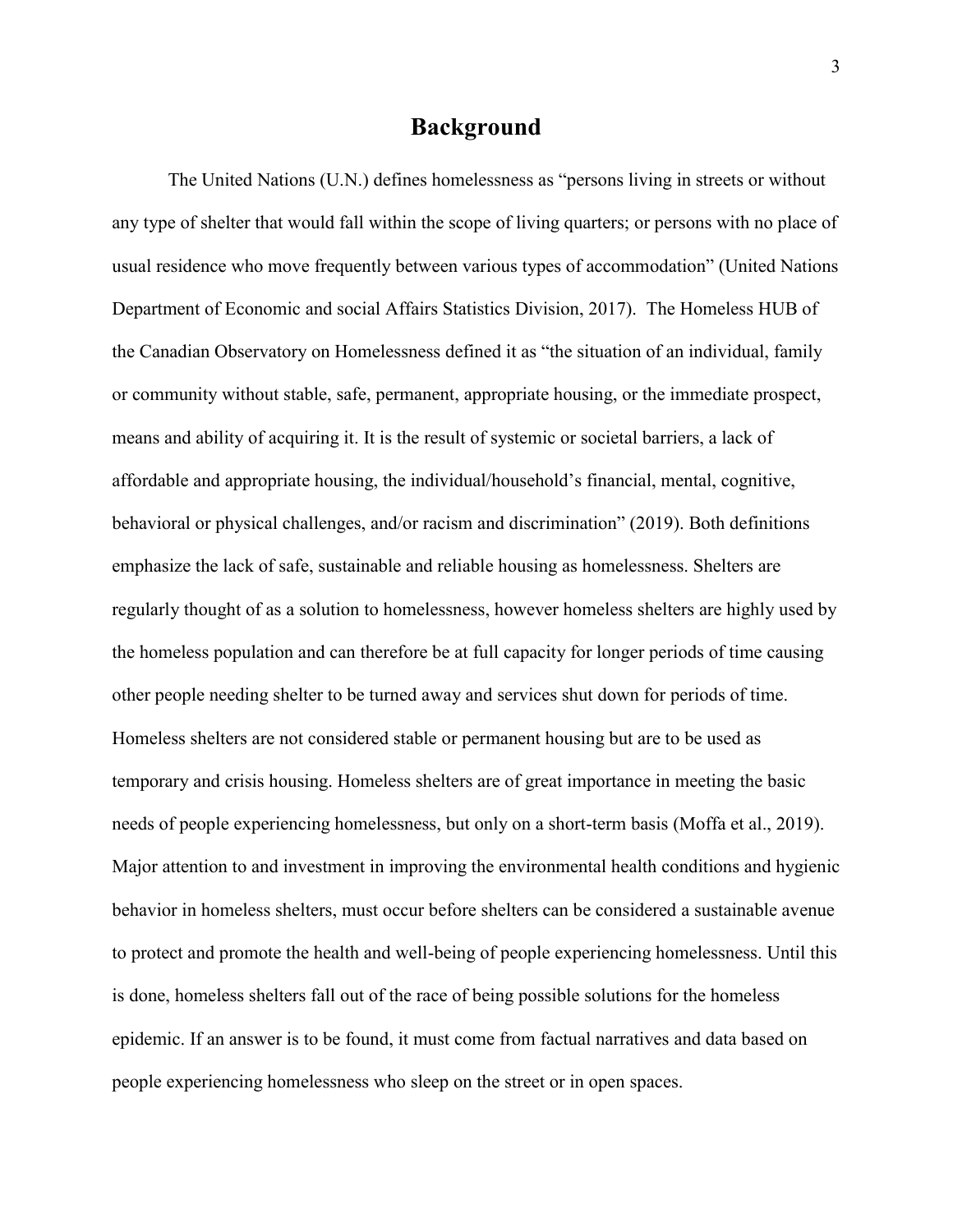Moffa et al. (2019), found that environmental health conditions and hygiene were defined to encompass water, sanitation, air quality, waste management, overcrowding, personal hygiene, handwashing, and food hygiene. These are all uncontrollable environment factors that are essential for healthy living. A person experiencing homelessness in the United States often lacks many of these factors and faces significant barriers to self-care and personal hygiene, including limited access to clean showers, laundry and hand washing facilities (Leibler et al., 2017).

Moffa et al. (2019), focused on the environmental conditions of homeless living; quoting that "insufficient access to free and available sanitation facilities among people experiencing homelessness worldwide, leads to open defecation and urination, particularly in the environment surrounding homeless shelters" (Capone et al., 2018). They conducted a national survey of the available research and surmised that people experiencing homelessness who sleep on the street or in open spaces, practice and report poorer personal hygiene and have less access to water sanitation and hygiene facilities (Moffa et al., 2019). These authors also conducted their research in high-income countries, in North America and Europe, revealing an imbalance in the reported outcomes.

Medical healthcare is another area that homeless populations have historically and unequivocally suffered. Primary care issues such as: obesity, hypertension, diabetes mellitus, sexually transmitted infections, urinary tract infections, upper and lower respiratory infections, COPD, depression, and poor dental care, can escalate into life-threatening, expensive emergencies (Fleisch & Nash, 2017). The authors of this article were specifically looking at factors that exacerbate diseases and complicate homeless care. Nearly 700 individuals experiencing homelessness are at risk of dying from hypothermia yearly in the United States. Since homeless persons frequently stay outdoors or within shelters, exposure to insect bites or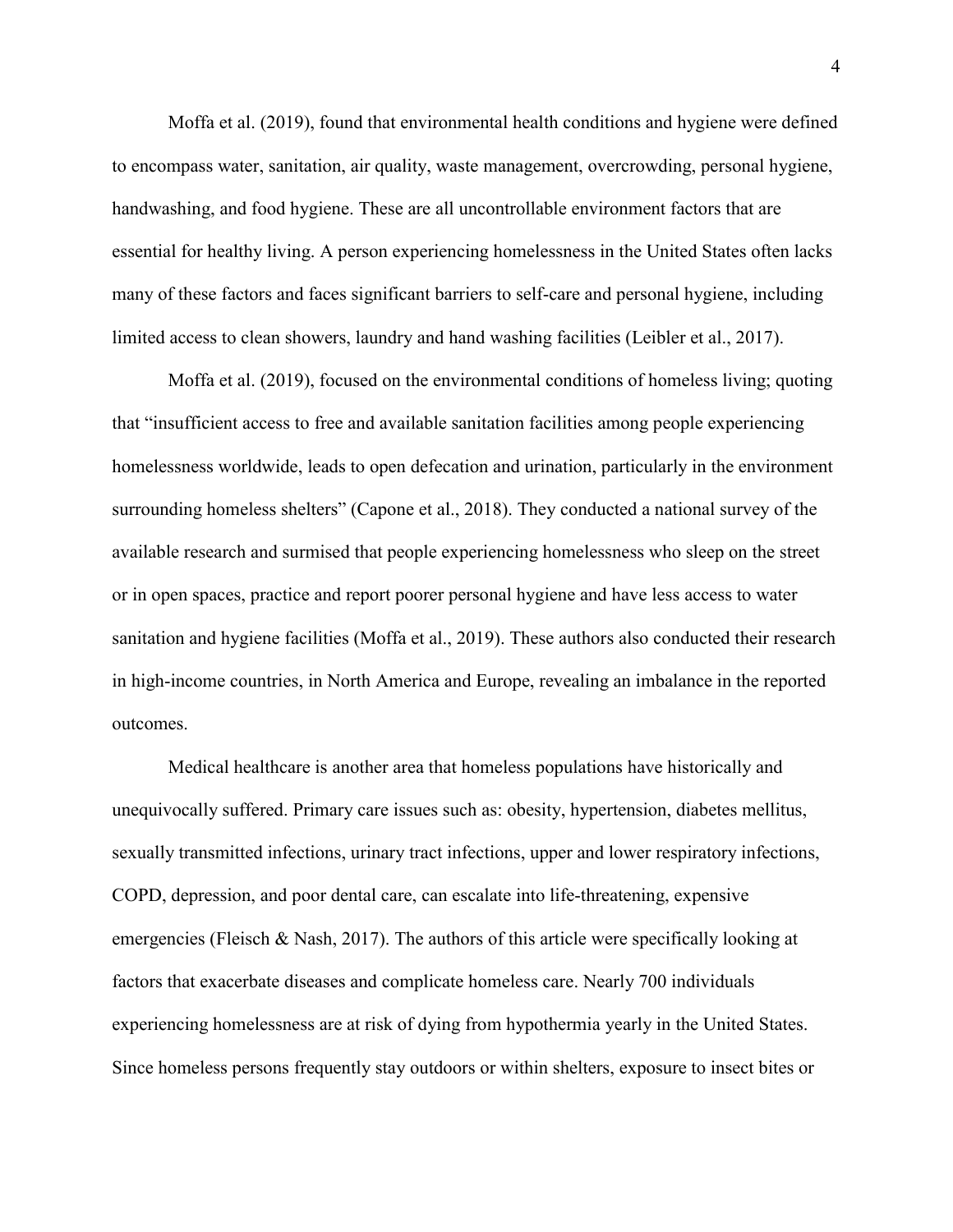parasitic infestations is three times higher than in the residential population (Fleisch & Nash, 2017). The National Coalition for the Homeless documented 1437 acts of violence committed against homeless persons, from 1999 to 2013. Additionally, in a racially diverse sample of homeless mothers, 92% reported experiencing severe physical and/or sexual violence at some point in their lives (Fleisch & Nash, 2017). This data shows that people who are homeless have vastly greater rates of exposure to disease, infection and physical abuse, with a rather apparent lack of medical care available and therefore being received. The data also suggests that more targeted or specialized care is necessary for this subpopulation.

Authors Ottilie Stolte and Darrin Hodgetts discuss alternative perspectives of how homeless persons navigate health in unhealthy environments. They applied their unique perspective to determine the differences between a landscape of despair and a landscape of care. Ultimately, Stolte and Hodgetts focused their research on how a person living in homelessness has to navigate and finally change their landscape from one of despair, to one of care. Stating that the concept of therapeutic landscapes (or spaces for care) is used in the health sciences with reference to places that have healing effects, including hospitals, spas and gardens (Stolte & Hodgetts, 2015). The concept of landscape of despair refers to the drift of vulnerable people from hospitals and asylums to ghettos and onto the streets following deinstitutionalization (Stolte & Hodgetts, 2015). Homeless persons often develop innovative ways to change their landscapes to better meet their health needs. They develop mastery over everyday health-enhancing practices allowing them to transform a landscape of despair into a landscape of care. The authors believe that if they are to focus on this demographic and the interrelationship between their environment and their health it requires the integration of research into therapeutic and non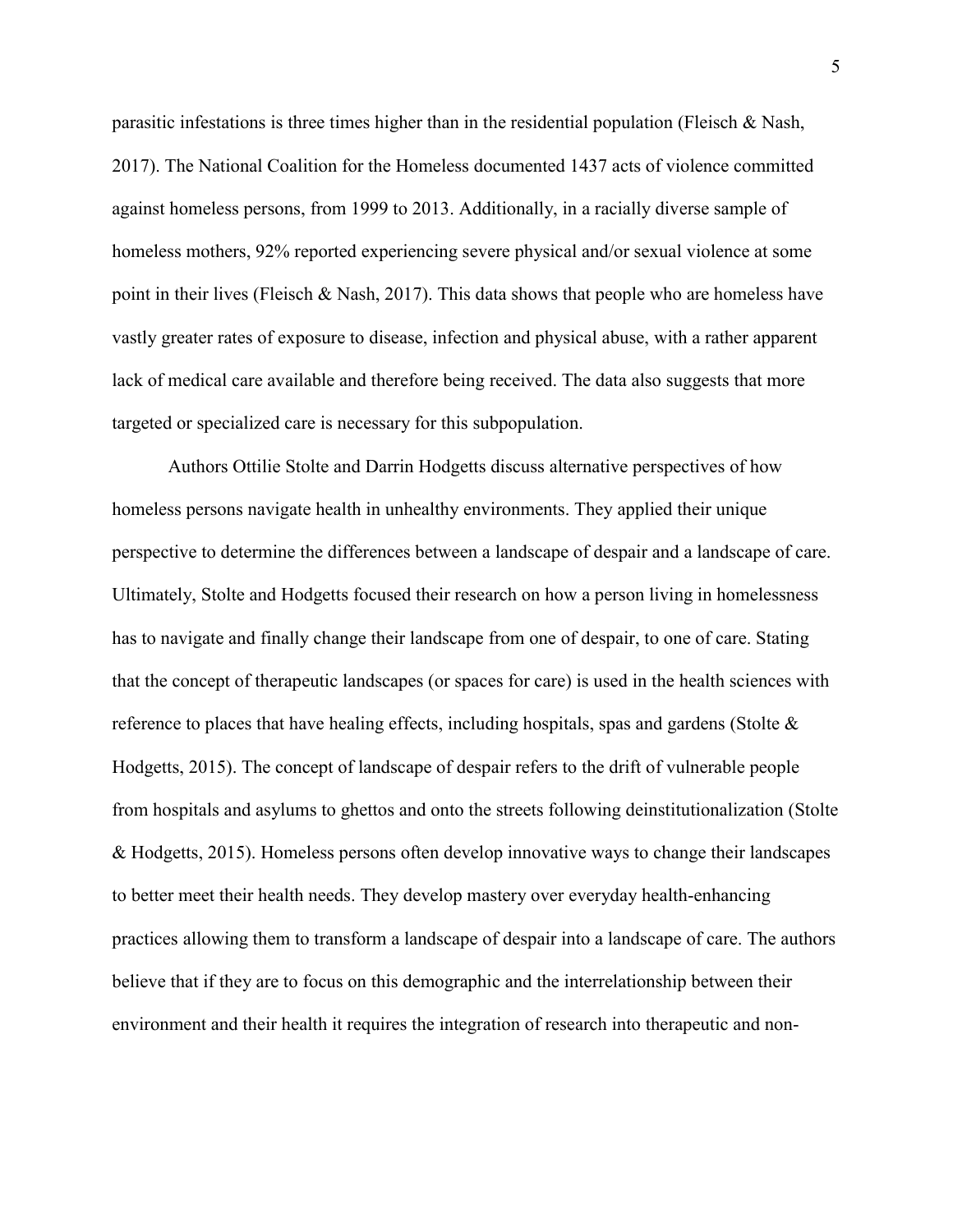therapeutic spaces to reveal aspects of the realities of place and health within a homeless lifeworld (Stolte & Hodgetts, 2015).

The overwhelming conclusion presented from these sources and many others, is that without regular spaces or dwellings to provide shelter, warmth, water, food, storage, safety and security homeless people struggle to access many of the fundamental resources needed to sustain health.

#### **Objectives**

The purpose of this systematic review of literature on health conditions and hygienic behaviors in homeless populations, is to explore whether there is evidence documenting these conditions, health behaviors, the possibility of services being provided to those living in these conditions and findings on the efficacy of such interventions that have been applied to similar settings.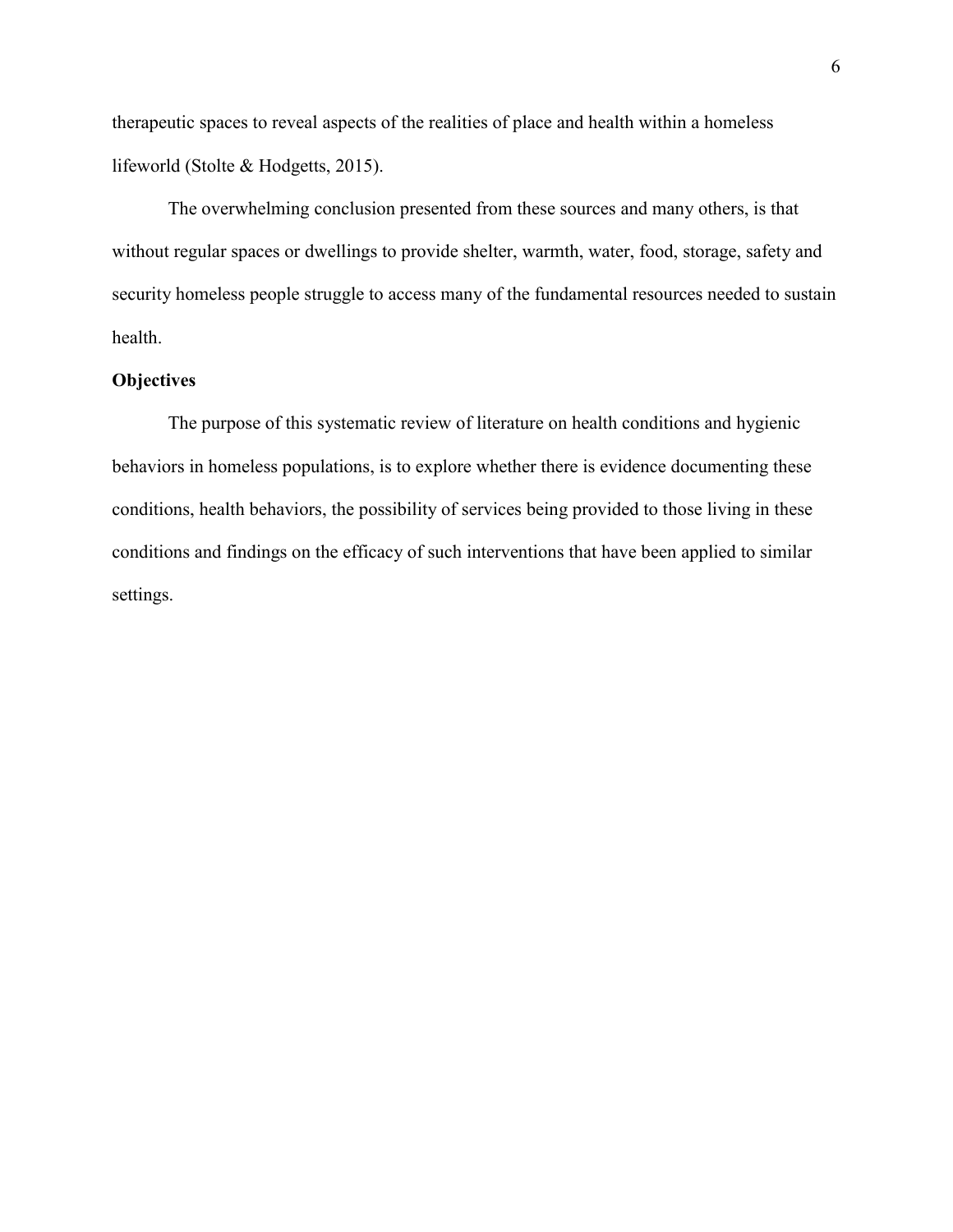## **RESEARCH STRATEGIES**

This review was specifically concerned with all factors (environmental, socioeconomic, and psychological) that are keeping people in homelessness. The focus was on what interventions are in place to better the health of those living in homelessness. Studies were included in the search parameters if they had recent dates of publication and reported primary data on one or more environmental health conditions or hygiene behaviors in homeless communities.

The search queries utilized are terms centered around homeless hygiene and homeless hygienic intervention. In making the parameters for this analysis there was not much literature on homeless hygienic intervention in the United States and even less when narrowed down to Philadelphia and its environs. To focus the search, those limitations were therefore dropped in favor of a more general approach, centered on factors that affect homeless populations and how research defines homelessness, in both local and foreign settings. The aforementioned search enquiries brought up articles outlining the environment homeless people live in, barriers to health and hygiene practices and how the public has either helped or hindered the process of escaping homelessness. With this definition, this search was further narrowed to exclude research on evaluating the efficacy of homeless shelters, in favor of focusing on the root of the problem; street-based homelessness and related studies. Studies that detailed interventions which had been successfully implemented, both foreign and domestic were included. This review is specifically looking for the public's reception of the intervention received, where it was effective and appropriate for that community and if the surrounding communities accepted it.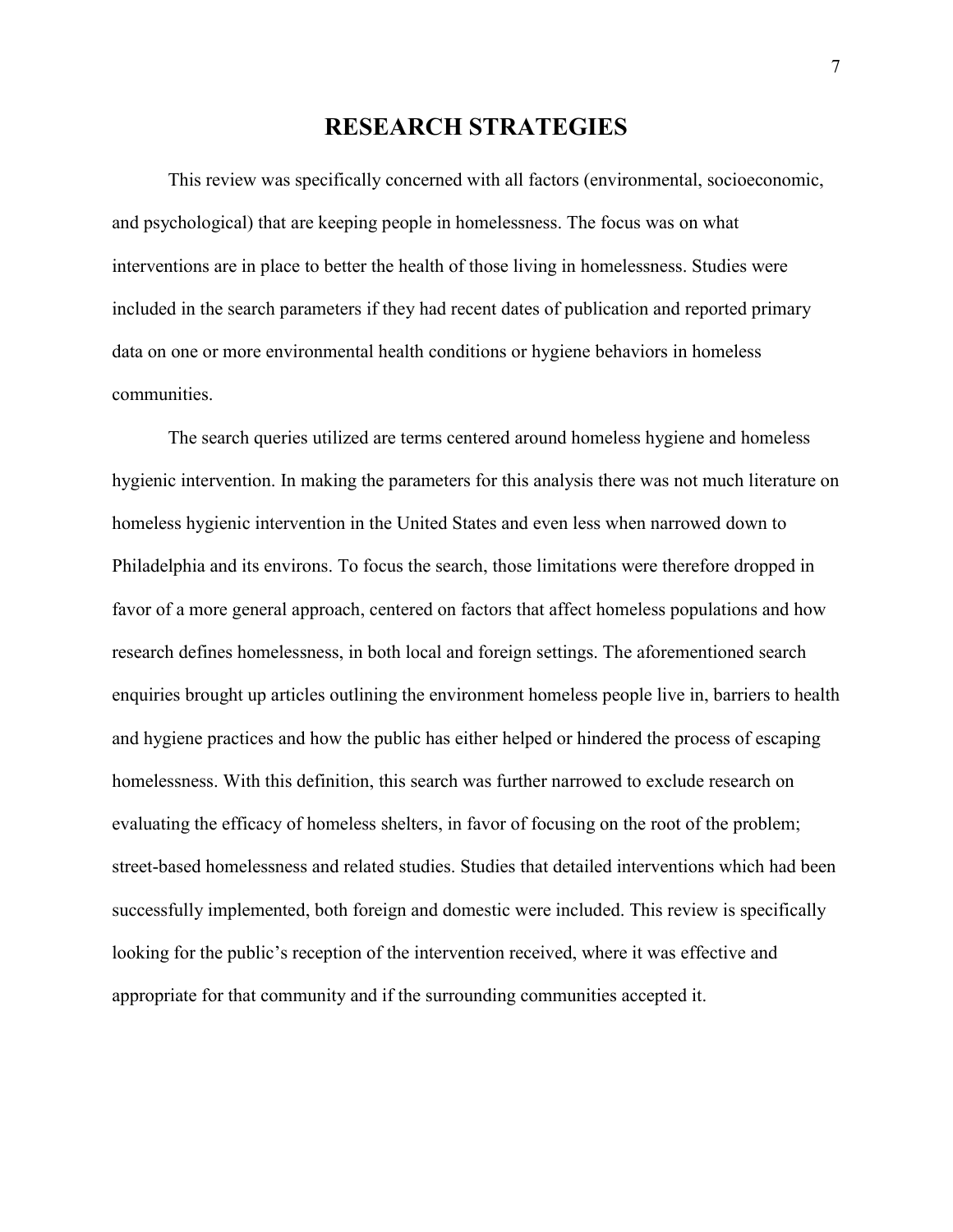## **DISCUSSION**

It is becoming increasingly evident that there is a major disparity in the care of the homeless population. Defined by their lack of access to private domestic spaces in which an increasing amount of health care occurs (Stolte  $\&$  Hodgetts, 2015). This crisis is not one that can be solved with a few simple measures. To begin to help these communities we must start with their most fundamental needs; health and hygiene. Homelessness leads to poor health and poor health leads to homelessness. This cycle is perpetuated by the lack of access to basic health practices. Common conditions, such as high blood pressure, diabetes, asthma and even minor medical trauma, such as a small laceration, can become life-threatening because of inability to obtain medications, unhealthy diet, or lack of access to a clean environment (Fleisch & Nash, 2017). Without regular dwellings to provide shelter, warmth, running water, refrigeration and storage, homeless people struggle to access many of the fundamental resources needed to sustain health (Stolte & Hodgetts, 2015). Without these resources, people living in homelessness are inhibited from moving forward or gaining the ability to get out of this cycle. This means that people experiencing homelessness may find themselves unable to transition into housing and health, despite working one or more minimum wage jobs (Fleisch & Nash, 2017). People experiencing homelessness must adapt to a constantly changing and unpredictable environment by creating certain coping tactics. Tactics can be described as; things people do in the face of not being in full control of their environments. In other words, these particular tactics involve 'making do' despite the constraints evident in an unhealthy landscape (Stolte & Hodgetts, 2015). Tactics used for spatial appropriation specifically, remain fragile because structural restraints undermine the ability to assert more control over the places in which the homeless resides and their health. Homeless persons must work to engage in many of the basic daily health-enhancing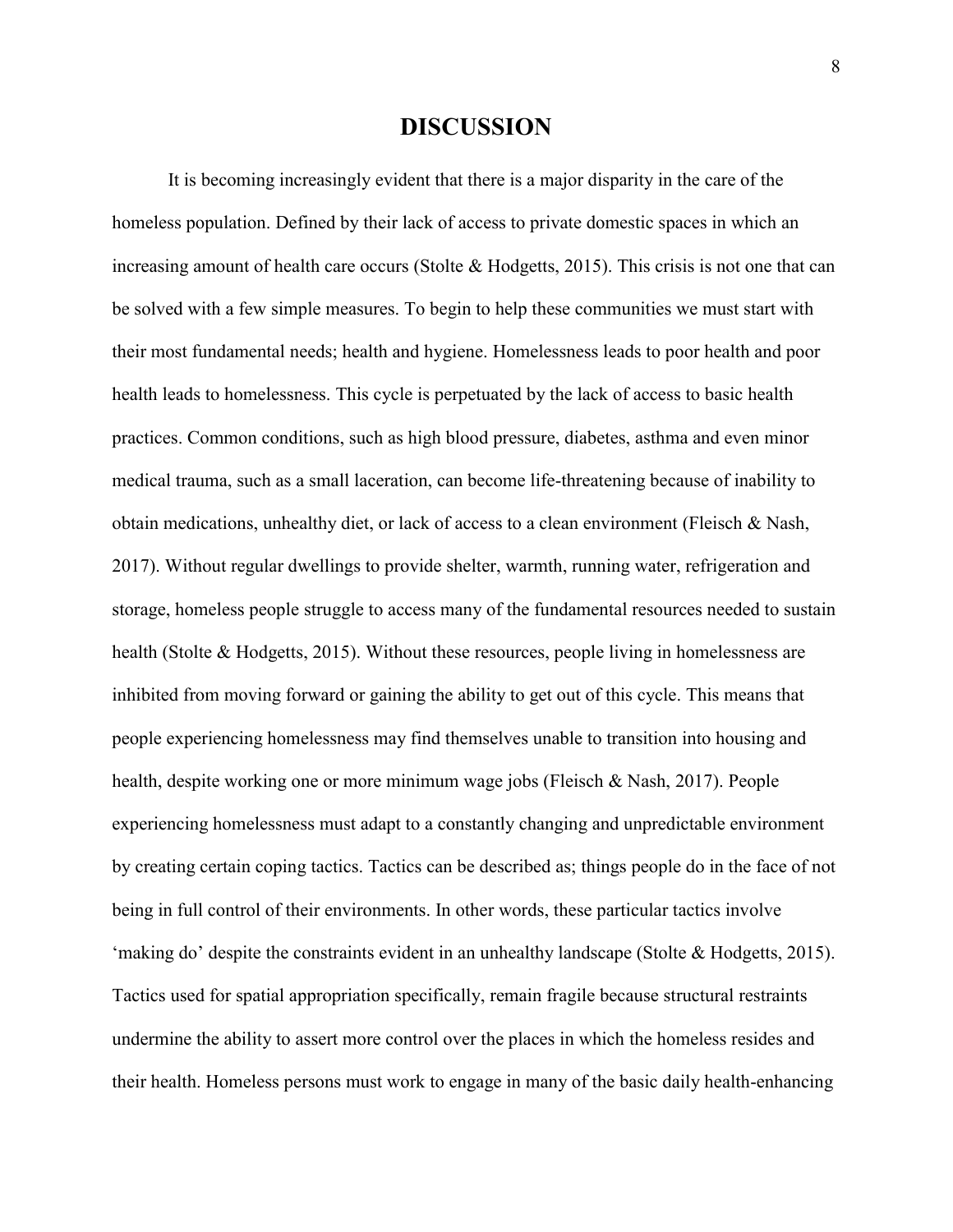practices that domiciled people take for granted. The development of these skills is crucial for their survival, comprehensive strategy that involve stitching together a landscape for health maintenance across public spaces, by journeying through the city to a range of sites, each of which provides one component of overall health maintenance strategy (Stolte & Hodgetts, 2015).

People experiencing homelessness, may face reduced access to sanitation facilities and difficulties engaging in health-promoting self-care activities this access has received little attention in the U.S. There is a massive need to identify hygiene-related self-care practices and risk factors for reduced hygiene in this population however, few studies have explored hygienerelated self-care practice among persons experiencing homelessness in high-income regions such as Boston, MA (Leibler et al., 2017). Personal hygiene and self-care, particularly access to regular showering and clean clothing, may also increase the likelihood of transitioning out of homelessness, through obtaining a job or a housing placement. Hygienic behaviors amongst people experiencing homelessness likely reflect the availability of sanitation facilities, perception as to the safety or usability of these facilities, as well as personal practices (Leibler et al., 2017).

An example of simple health problems that are exasperated because of lack of hygiene within the homelessness environment, is foot care and conditioning. Foot problems are common among homeless persons and those homeless individuals often have inadequate foot hygiene practices including improperly fitting shoes. Walking is a common mode of transportation and increases the risk of developing physical injury, poor hygiene, and inadequate footwear all of which are contributing factors to foot problems (To, Brothers & Zoost, 2016). Homeless individuals also have an increased risk of repetitive minor trauma. Lack of access to health services and financial resources prevent homeless individuals from receiving appropriate treatment for foot-related concerns. Poor foot hygiene, sleeping on the streets, and living in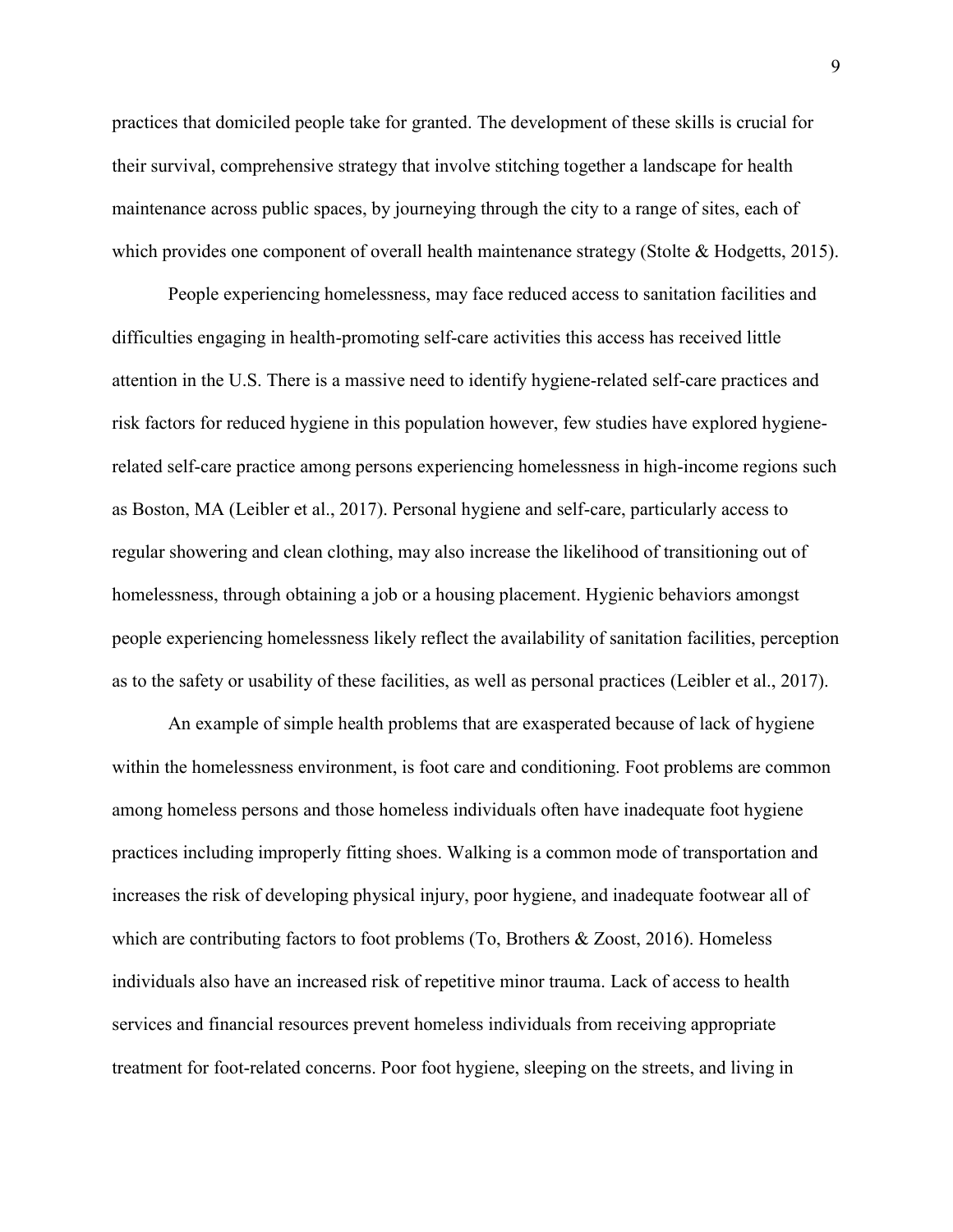crowded environments such as homeless shelters increases exposure to pathogens and increase risk of acquiring infections (To, Brothers & Zoost, 2016).

A common assumption, among those who have permanent residences, is that lower socioeconomic status groups do too little to help themselves, and that their lifestyle choices are what keeps them in poor health. These assumptions are highly questionable and may seem rather ignorant. However, mainstream health services tend to reflect the assumptions and values of conventional society and, therefore, do not take the particular life situations of homeless people into account. Being homeless usually exposes people to adverse living conditions, and to the unresolvable dichotomy of striving to achieve personal responsibility for health, while existing in unhealthy places. Homeless people often tolerate severe physical health problems for much longer than the general population (Stolte & Hodgetts, 2015).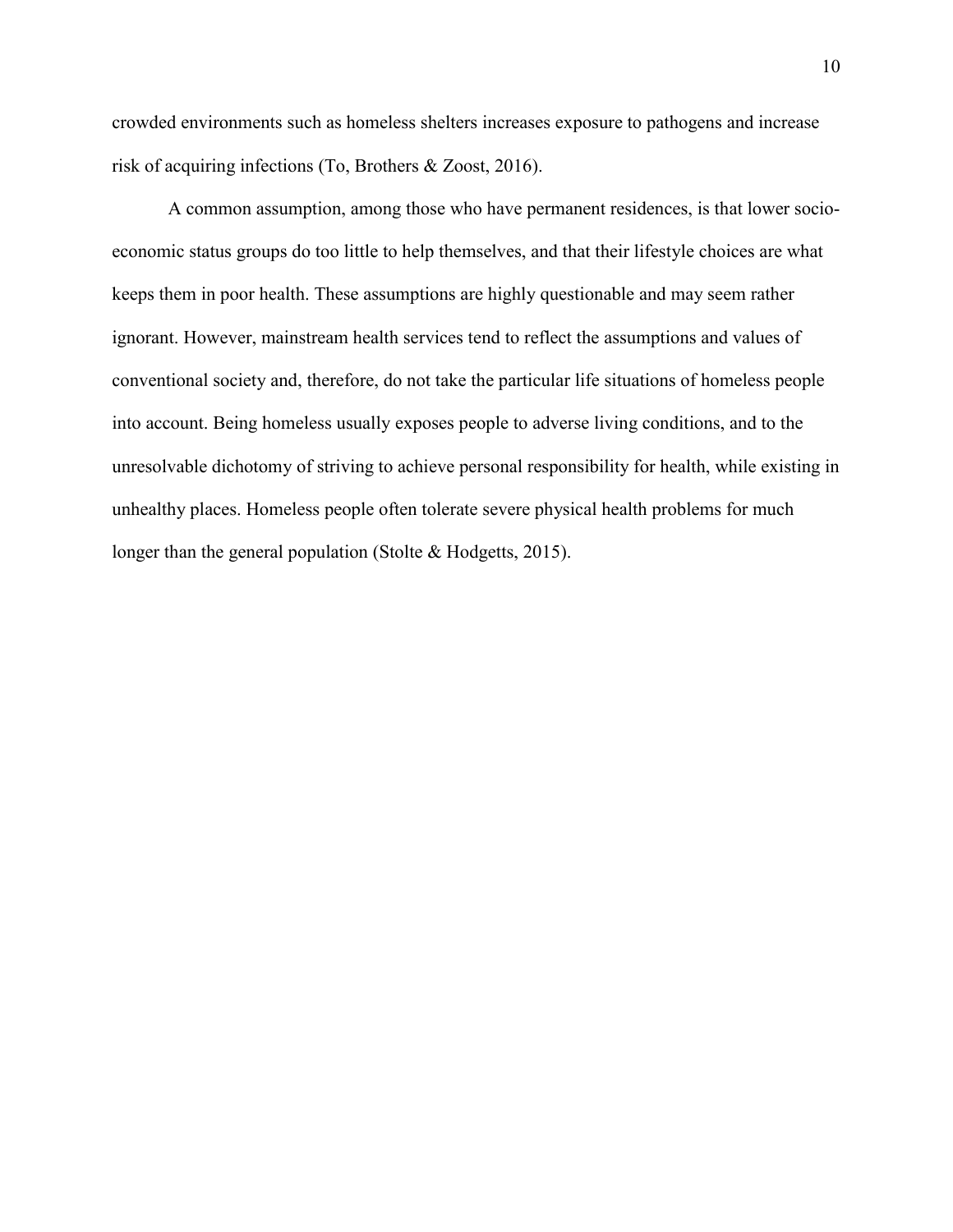## **RECOMMENDATIONS FOR FUTURE STUDIES**

Hygiene intervention can be the first step in mitigating the endless cycle of homelessness. At the very least, it can begin to help a sick and dying population become healthy. These interventions can be complex, multifactorial inventions or as simple as creating outdoor lavatory facilities. Cities, states and countries across the globe are creating innovative ways to protect those affected by homelessness. Provision of medical care for homeless persons may require coordination with medical outreach teams, shelters, and free clinics. Serving these patients requires time, patience, and a willingness to engage around nontraditional issues in clinical care, including asking about living conditions, medication access and affordability, and transportation. The means to possible solutions, include a willingness to work with patients on goals that they prioritize as important (Fleisch & Nash, 2017).

For example, homeless individuals may not have material and financial resources that are necessary to maintain good foot hygiene such as clean water, soap, towels, nail clippers and files. Service providers may need to ensure that individuals have access to these essential foot care items. Ensuring that individuals have clean socks and properly fitting shoes could help reduce the incidence of foot problems and improve mobility. Development of effective intervention to address the unresolved foot health needs of this population should be prioritized. Mobile interventions may be particularly effective in this population given the high burden of unmet medical and social needs (To, Brothers & Zoost, 2016).

Mobile dental vehicles (MDVs) can be adopted to address the oral healthcare needs of the homeless population, these vehicles can be made from retired trucks and/or buses. MDV programs can also be a bidirectional win-win strategy that benefits both the people receiving the service and the dental staff delivering the services. With high mobility, self-sufficiency, and cost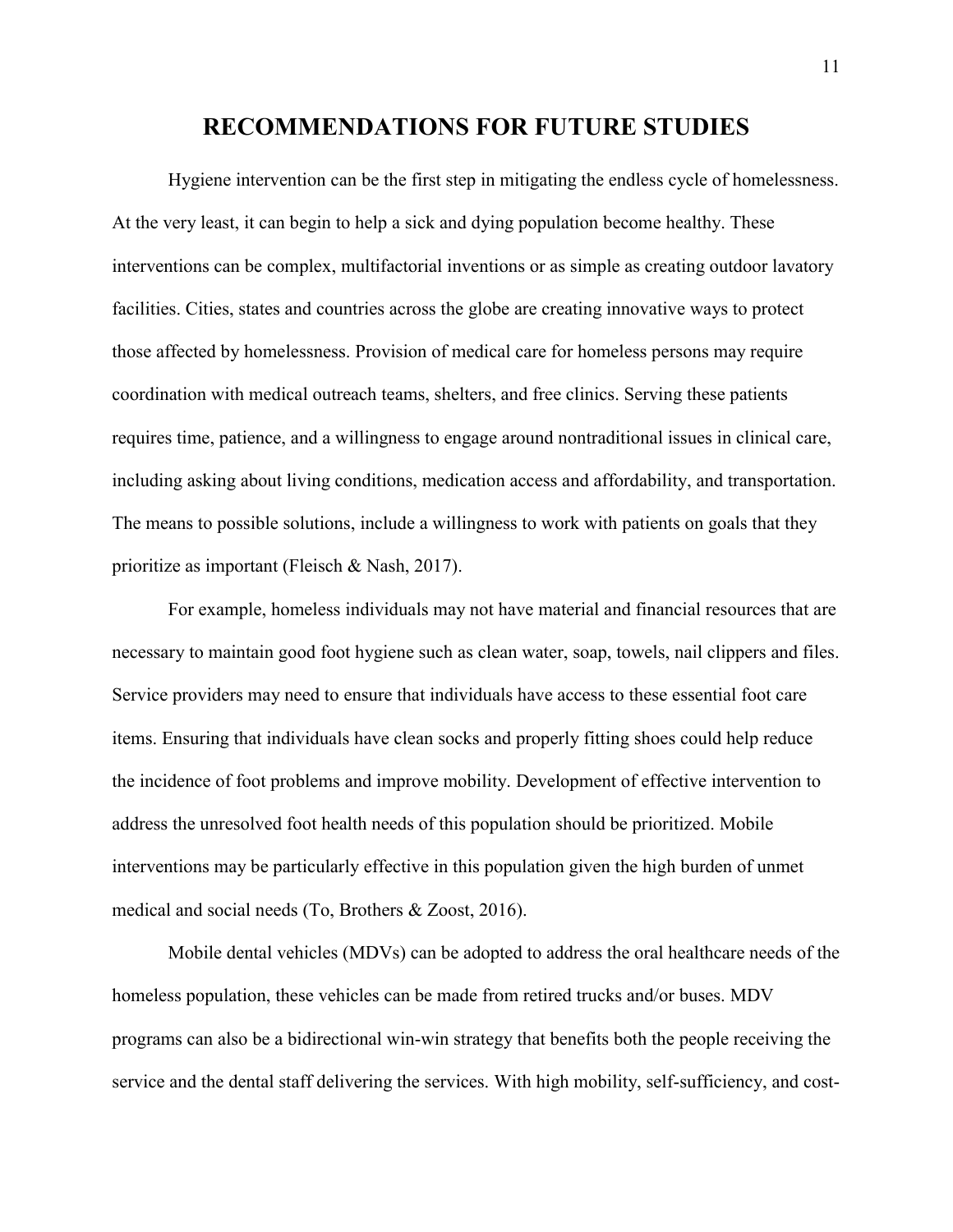effectiveness, the use of MDVs can be a promising strategy to deliver oral healthcare to homeless communities (Gao, et al., 2019). R. Stanwell-Smith from the UK (2010) states, public toilets should not be considered as a profit-making exercise but a civilized necessity, increasing hand washing and efficient hand drying as well as reducing the spread of infection.

If a major city such as Philadelphia were to take these recommendations and components of other regions plans. These cities could make a comprehensive and sustainable intervention to be the beginning of the end of the vicious cycle of homelessness.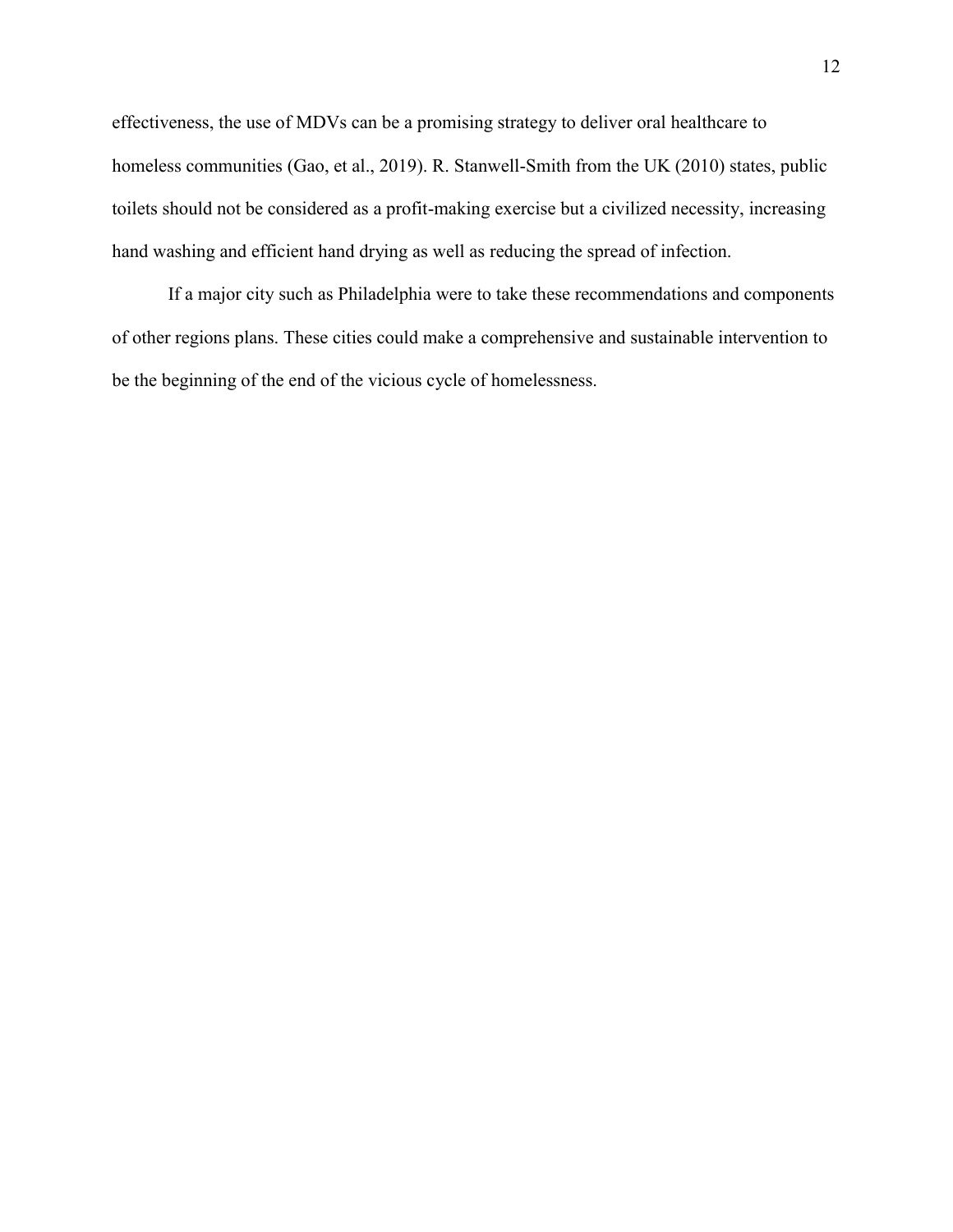## References

- Capone, D., Ferguson, A., Gribble, M.O., Brown, J., 2018. Open defecation sites, unmet sanitation needs, and potential sanitary risks in Atlanta, Georgia, 2017-2018. Am. J. Public Health 108, 1238–1240. [https://doi.org/10.2105/AJPH.2018.304531.](https://doi.org/10.2105/AJPH.2018.304531)
- Dasgupta, N., Beletsky, L., & Ciccarone, D. (2018). Opioid crisis: No easy fix to its social and economic determinants. American Journal of Public Health, 108(2), 182-186. doi:10.2105/AJPH.2017.304187
- Fleisch, S. B., & Nash, R. (2017). Medical care of the homeless: An American and international issue. Primary Care, 44(1), 57-65. doi:10.1016/j.pop.2016.09.009
- Gao, S. S., Yon, M. J. Y., Chen, K. J., Duangthip, D., Lo, E. C. M., & Chu, C. H. (2019). Utilization of a mobile dental vehicle for oral healthcare in rural areas. *International Journal of Environmental Research and Public Health, 16*(7), 1234. doi:10.3390/ijerph16071234
- Homelessness Glossary. (n.d.). [https://www.homelesshub.ca/about-homelessness/homelessness-](https://www.homelesshub.ca/about-homelessness/homelessness-101/homelessness-glossary)[101/homelessness-glossary](https://www.homelesshub.ca/about-homelessness/homelessness-101/homelessness-glossary)
- Leibler, J. H., Nguyen, D. D., León, C., Gaeta, J. M., & Perez, D. (2017). Personal hygiene practices among urban homeless persons in Boston, MA. International Journal of Environmental Research and Public Health, 14(8), 928. doi:10.3390/ijerph14080928
- Marmot, M., Bell, R., Houweling, T. A., Taylor, S., & Friel, S. (2008). Closing the gap in a generation: Health equity through action on the social determinants of health. doi:10.1016/S0140-6736(08)61690-6
- Moffa, M., Cronk, R., Fejfar, D., Dancausse, S., Padilla, L. A., & Bartram, J. (2019). A systematic scoping review of environmental health conditions and hygiene behaviors in homeless shelters. International Journal of Hygiene and Environmental Health, 222(3), 335-346. doi:10.1016/j.ijheh.2018.12.004
- Rivenbark, J., Martyn, L., Whetten, K., & Vasudevan, L. (2018). A survey of healthcare-seeking practices and related stigma among community- and street-based children in cambodia. *International Health,10*(3), 211-213. doi:10.1093/inthealth/ihy008
- Stanwell-Smith, R. (2010). Public toilets down the drain? why privies are a public health concern. *Public Health, 124*(11), 613-616. doi:10.1016/j.puhe.2010.07.002
- Stolte, O., & Hodgetts, D. (2015). Being healthy in unhealthy places: Health tactics in a homeless lifeworld. Journal of Health Psychology, 20(2), 144-153. doi:10.1177/1359105313500246